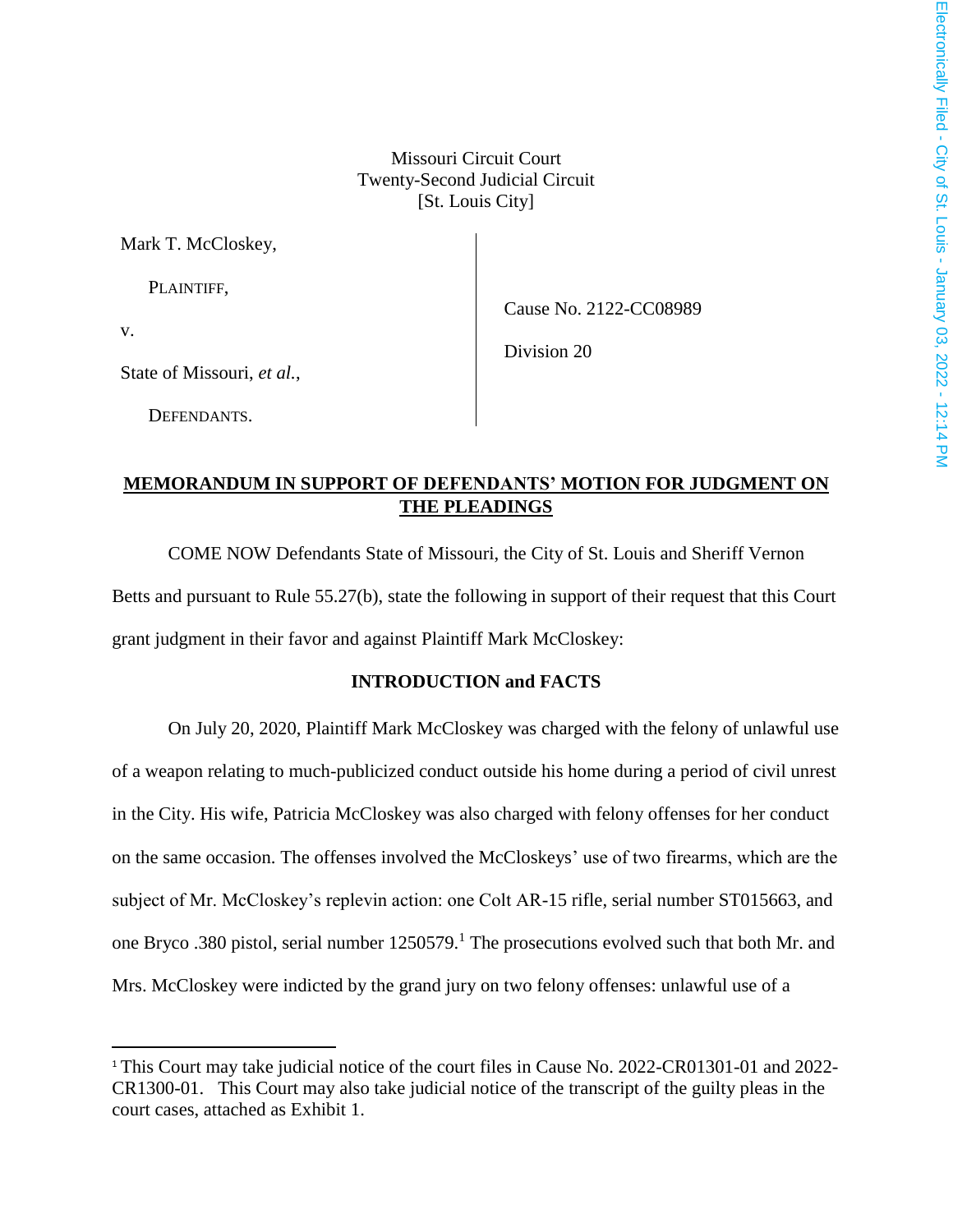weapon-exhibiting and tampering with physical evidence in a felony prosecution. For complex reasons, unrelated to this replevin action, a special prosecutor was appointed to take over the prosecution of the McCloskeys from the St. Louis City Circuit Attorney. The indictments filed in the McCloskeys' cases were later superseded by substitute informations in-lieu of indictment filed in each of their cases, charging them with lesser offenses in the alternative. The cases concluded on June 17, 2021, with Mr. McCloskey entering a plea of guilty to a lesser charge of misdemeanor assault in the fourth degree, and Mrs. McCloskey entering a plea of guilty to the charge of harassment in the second degree, both pursuant to an agreement with the State. Ex. 1, Transcript of plea hearing, p. 21, lines 7-19. The agreement provided, as an express term stipulated to and acknowledged by the court, that Mr. McCloskey agreed to waive all interest in the rifle he used in commission of the crime and forfeit possession of the pistol Mrs. McCloskey used in commission of the crime. Upon accepting the McCloskeys' pleas of guilty, the Court entered an order of forfeiture providing that the Bryco Arms handgun and the Colt semiautomatic rifle were thereby forfeited. Ex. 2, Order of Forfeiture. Also pursuant to his agreement with the State, Mr. McCloskey was fined \$750. Amended Petition for Replevin; Ex. 3, Sentence Form.

Mr. McCloskey now seeks return of the forfeited firearms, the \$750 fine, and his court costs amounting to \$122.50, under a replevin theory. Petitioner maintains that he is entitled to return of the personal property willingly surrendered as part of the plea agreement; the entitlement stemming from a belief that because Governor Mike Parson subsequently issued a pardon from his conviction, his right to possession of the firearms is restored and he is due a refund of his fine and costs. The two firearms are currently in the custody of the St. Louis Sheriff 9 (Bryco handgun) and the St. Louis Metropolitan Police Department (Colt rifle). Fines and court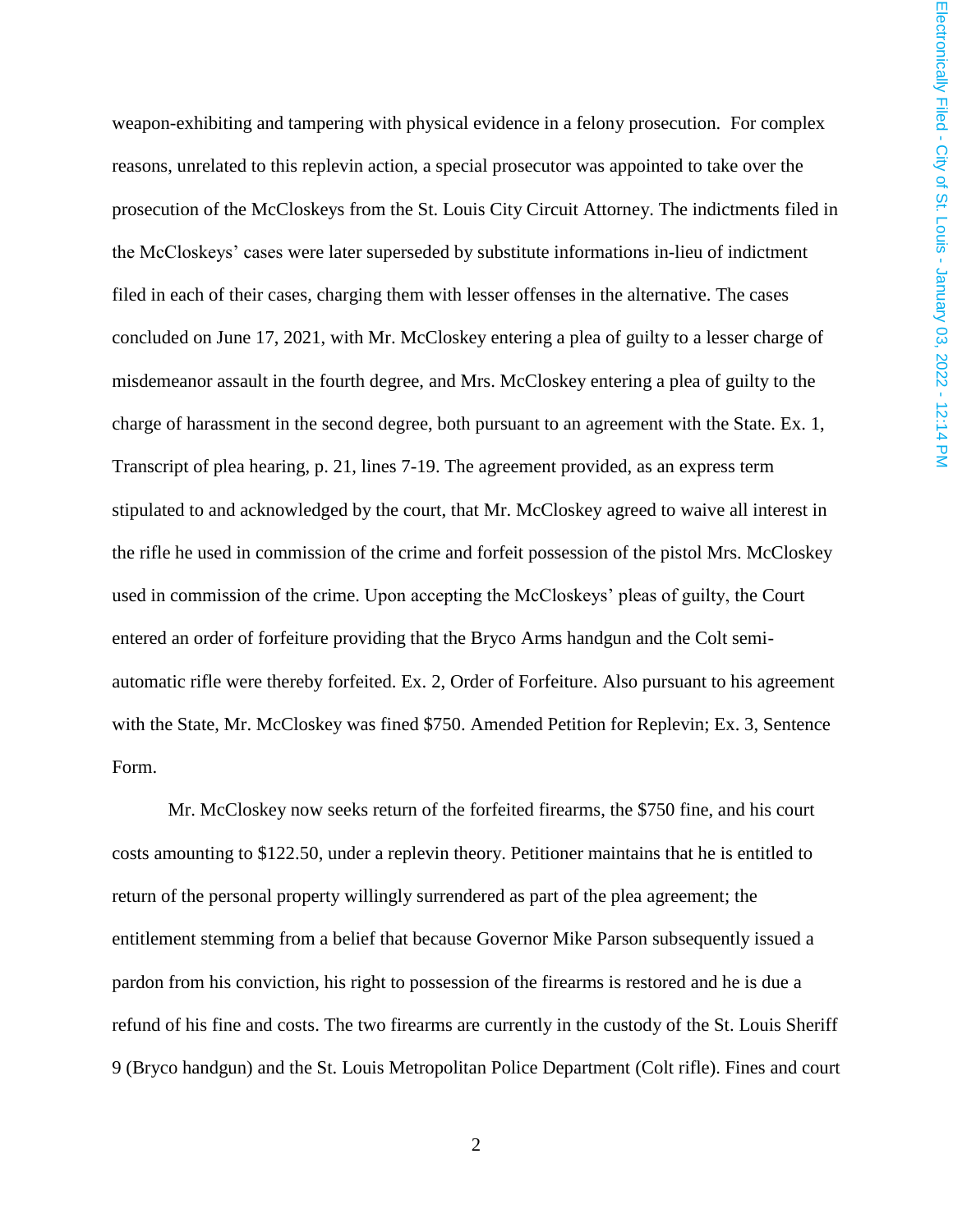costs are paid to the Circuit Clerk; neither the City Police Department nor the Sheriff has possession of the funds Mr. McCloskey seeks through replevin. The State of Missouri, the Sheriff and the St. Louis City Police Department now move for judgment on the pleadings in their favor, because Mr. McCloskey's claim replevin fails as a matter of law.

### **LEGAL STANDARD**

"The position of a party moving for judgment on the pleadings is similar to that of a movant on a motion to dismiss; i.e., assuming the facts pleaded by the opposite party to be true, these facts are, nevertheless, insufficient as a matter of law." *Mo. Mun. League v. State*, 489 S.W.3d 765, 767-68 (Mo. 2016) citing *State ex rel. Nixon v. Am. Tobacco Co*., 34 S.W.3d 122, 134 (Mo. banc 2000) (internal quotations omitted). "The well-pleaded facts of the non-moving party's pleading are treated as admitted for purposes of the motion." *Eaton v. Ballinckrodt, Inc.*, 224 S.W.3d 596, 599 (Mo. banc 2007)(quoting *State es rel. Nixon v. American Tobacco Co.*, 34 S.W.3d 144, 134 (Mo. banc 2000)). "Judgment on the pleadings is appropriate where the question before the court is strictly one of law." Id. (quoting *RGB2, Inc. v. Chestnut Plaza, Inc.*, 103 S.W.2d 420, 424 (Mo. banc 2007).; see also *Madison Block Pharmacy, Inc. v. U.S. Fidelity and Guaranty Co.*, 620 S.W.2d 343, 345 (Mo. banc 1981)(judgment on the pleadings properly granted where issue before court was pure question of law).

#### **ARGUMENT**

## **1. Defendants' detention of the firearms is not wrongful, Plaintiff has no right to immediate possession of the firearms, and the property is not subject to seizure**

An action in replevin tests the plaintiff's right to the immediate possession of the personal property at issue and the defendants' wrongful detention of that property. *Phillips v. Ockel*, 609 S.W.2d 228 (Mo. Ct. App. E.D. 1980). In order to succeed in his claim for replevin, the plaintiff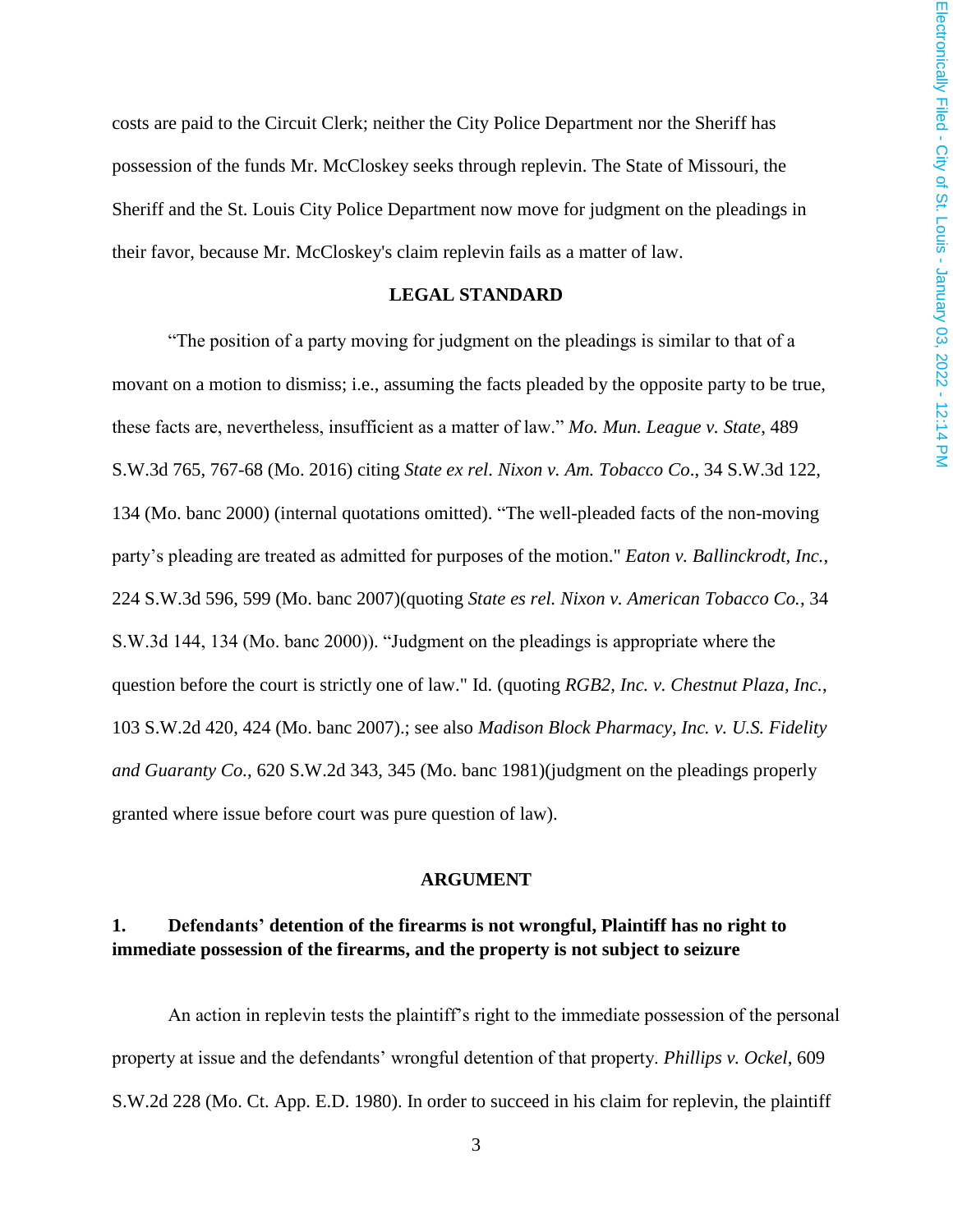must allege and prove his right to immediate possession of the property at the time suit was filed and that the defendants were at that time wrongfully detaining the property. *Green Hills Production Credit Ass'n v. R & M Porter Farms, Inc.*, 716 S.W.2d 296 (Mo. Ct. App. W.D. 1986). Additionally, "a plaintiff's right of recovery depends upon the strength of his own claim, and not on the weakness of the defendant[s']." *Ferrell Mobile Homes v. Holloway*, 954 S.W.2d 712, 714 (Mo. App. S.D. 1997)(quoting *Olson v. Penrod*, 93 S.W.2d 673, 676 (Mo. App. E.D. 1973). The elements of replevin are: (1) the right to immediate possession of personal property of a category or type that is subject to a replevin action; (2) the defendant has the property; (3) the defendants' right to possession is inferior to the plaintiff's right to possession; (4) the defendants' detention of the property is wrongful; and (5) the property is subject to seizure. *White v. Camden County Sheriff's Dept.*, 106 S.W.3d 626, 634 (Mo. Ct. App. S.D. 2003). Here, the claim for replevin will not lie because the defendants' possession of the property is not wrongful, Mr. McCloskey is bound by the terms of his plea agreement, and the property is not subject to seizure as it is *in custodia legis*. Accordingly the plaintiff, Mr. McCloskey, has no right to immediate possession of the personal property. Defendants submit the following in support of their position:

# *a. The St. Louis Metropolitan Police Department and the Sheriff's detention of the firearms is not wrongful.*

In order for Mr. McCloskey to succeed on his claim for replevin, he must establish that the property is being wrongfully detained by the defendants. The facts presumed true in this case, articulated in the First Amended Petition and evident from court files in the underlying criminal cases, establish that there has been no wrongful detention of the firearms; and the gubernatorial pardon does not somehow transform the Sheriff and Police Department's possession of Mr.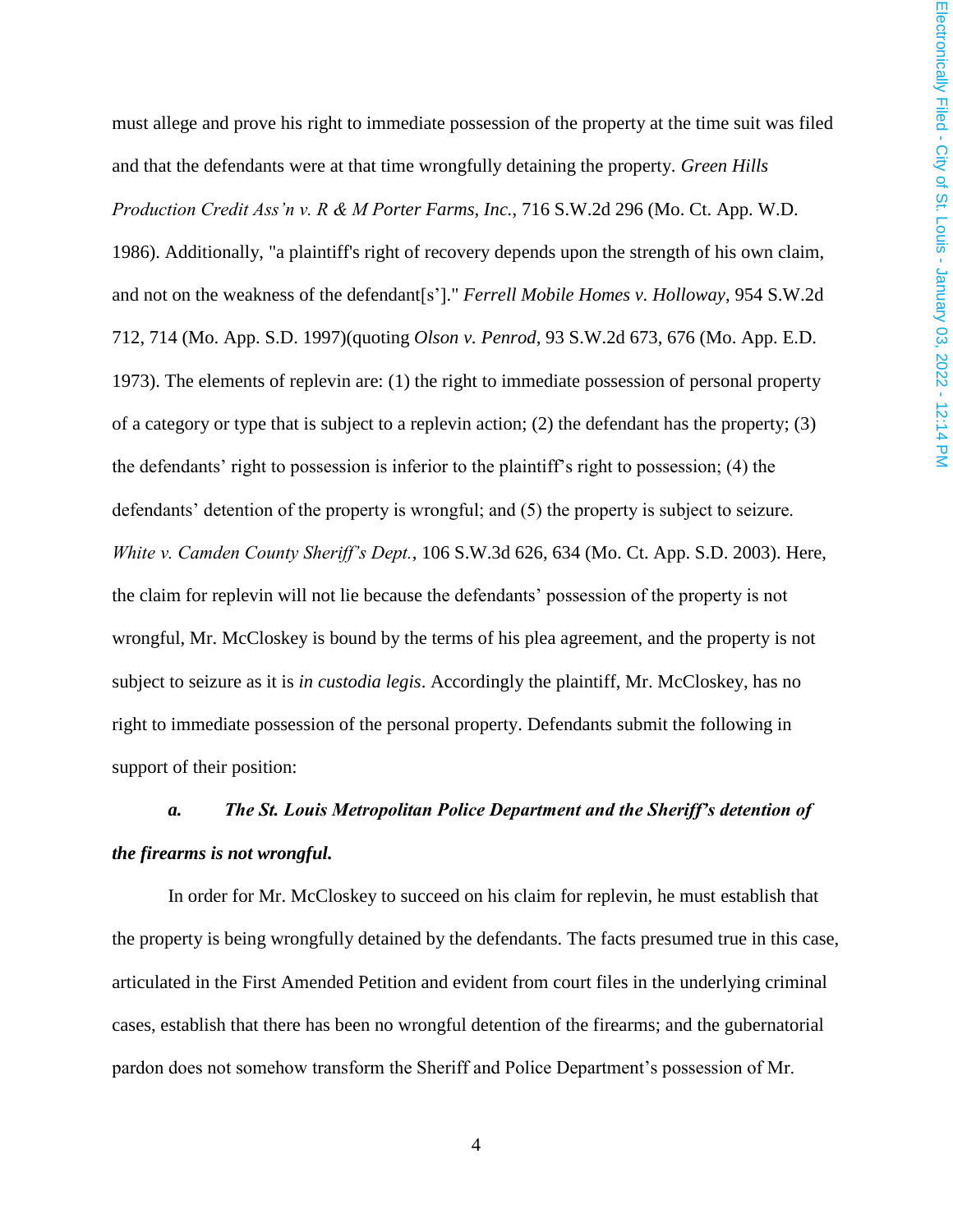McCloskey's forfeited weapons into wrongful acts. It is apparent from the court files in both criminal cases that law enforcement agencies came into possession of the firearms because they were seized in the course of criminal investigations pursuant the authority of the prosecuting attorney and considered evidence in the prosecutions. There is no allegation that Mr. McCloskey challenged the lawfulness of the seizures pursuant to search warrant, and there is nothing to suggest that the seizures were illegal. Because the firearms were lawfully seized and are now lawfully held by the law enforcement agencies in the course of their duties to the prosecuting attorney and the courts, their possession of the firearms is not wrongful.

Reported cases addressing the issue of replevin for property seized in the course of criminal investigations are rare, but available opinions provide persuasive guidance suggesting that replevin will not lie for property seized in the course of criminal proceedings. In *Nykoriak v. Wileczek*, 666 Fed. Appx. 441 (6<sup>th</sup> Cir. 2016), the Sixth Circuit held that an owner could not maintain a replevin action to recover a pistol that a state trooper had confiscated from him even though the owner had a license to carry the pistol, because the owner did not present his license to the police when it was seized. The court found that the owner could not maintain a replevin action due to his failure to demonstrate that the pistol was unlawfully taken or unlawfully detained. Also, in *Thompson v. City of Shawnee*, 464 Fed.Appx. 720 (10<sup>th</sup> Cir. 2012), the Tenth Circuit considered an action in replevin concerning fence posts seized in the course of an investigation of fraud. The court found that in light of the plaintiff's guilty plea to charges stemming from the use of fraudulent checks related to the fence posts, the plaintiff could not establish that the property was wrongfully taken or detained, and therefore plaintiff could not establish entitlement to immediate possession of the property. The district court opinion noted that the police officer-defendant in that case "was acting with legal authority when he seized the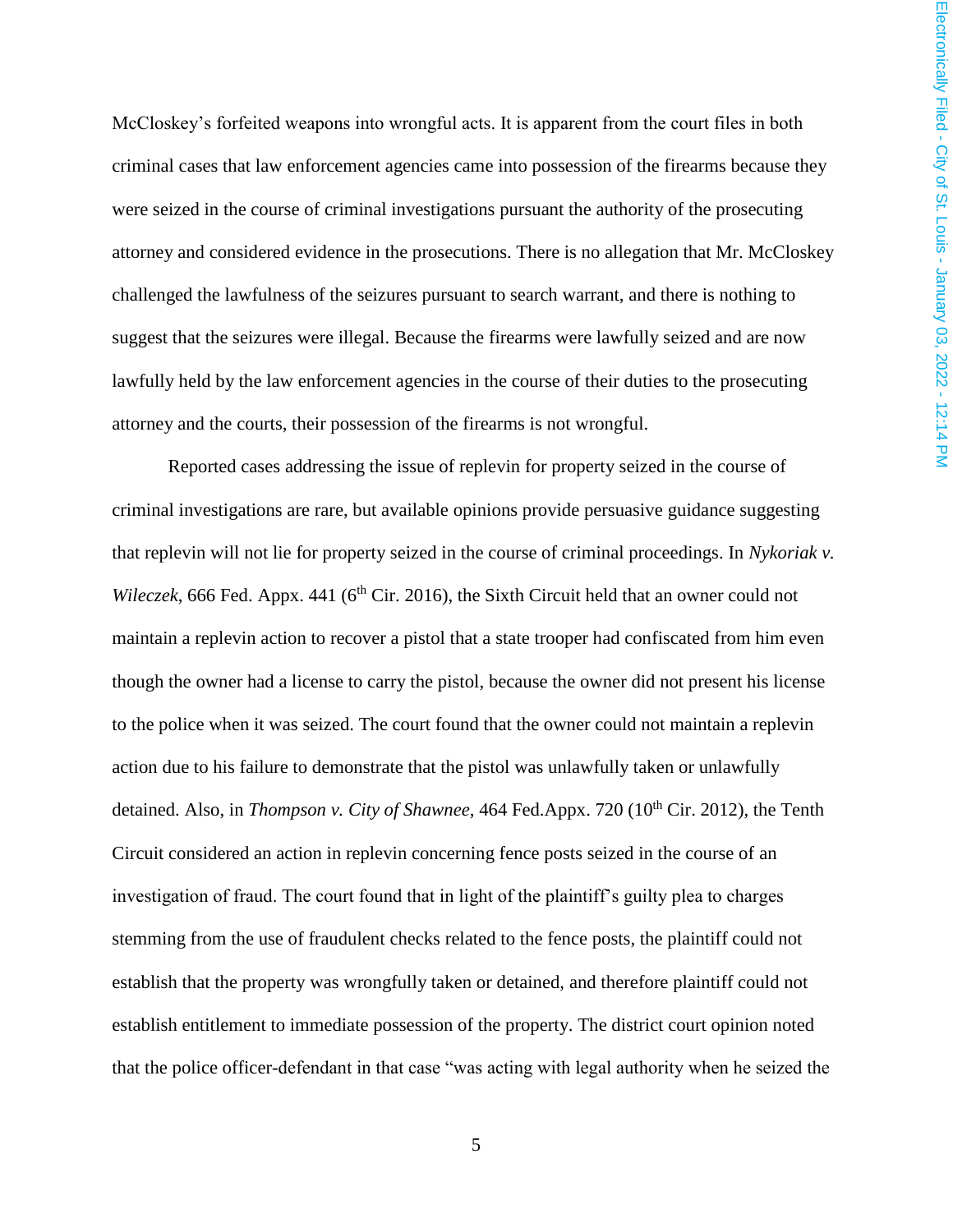t-posts," and "[c]onsequently, no reasonable jury could find he 'wrongfully asserted' dominion over the posts." *Thompson v. City of Shawnee*, No. CIV-09-1350-C, 2010 U.S. Dist. LEXIS 135228, at \*11 (W.D. Okla. Dec. 21, 2010).

In addition, and somewhat more generally, Mr. McCloskey's replevin action does not lie for the simple reason that property in legal custody, or *in custodia legis*, is not subject to be seized by other judicial process. *Bates County Nat'l Bank v. Owen*, 79 Mo.429 (Mo. 1883); see also *Holladay v. Roberts*, 425 F.Supp. 61 (Miss. N.D. 1977)(an automobile seized by a state agency investigating violations of state liquor laws was not subject to replevin because the action "clearly is not available" for property *in custodia legis)*. The firearms are currently in the custody of law enforcement pursuant to the order of forfeiture entered by the court in 2022-CR01301-01 and by stipulation articulated by Mr. McCloskey in which he preserved a request that the weapon be donated to charity. Ex. 2, Order of Forfeiture; Ex. 4, Stipulation and Request.

Consequently, and because the gubernatorial pardon "obliterated" Mr. McCloskey's criminal conviction, but did not supersede or displace the finding of guilt or order of forfeiture of the weapons, defendants' continued possession of the weapons is not wrongful and Mr. McCloskey is not entitled to their immediate possession under a replevin theory. Because both firearms were lawfully seized and detained by law enforcement, Mr. McCloskey pled guilty in the relevant case, and the trial court entered an emphatic order that the weapons be forfeited as agreed to by the parties in the course of plea bargaining, defendants are entitled to judgment on the pleadings in their favor, denying Mr. McCloskey's petition for replevin.

# *b. The gubernatorial pardon does not entitle Mr. McCloskey to immediate possession of the forfeited firearms or a refund of his fine and court costs.*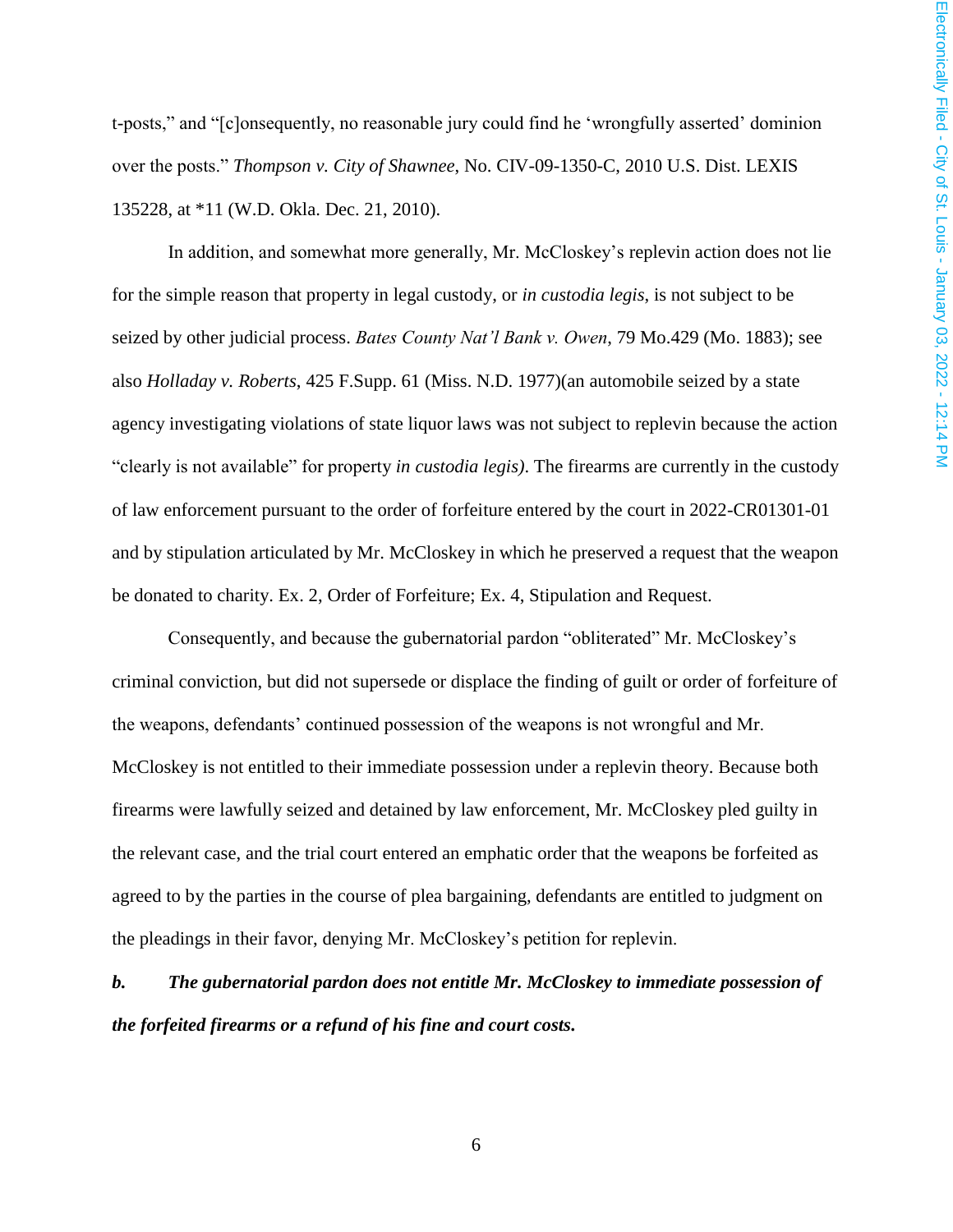Mr. McCloskey relies solely on the pardon issued by Governor Mike Parson in support of his claim to entitlement to immediate possession of the firearms. The pardon however does no more than, "obliterate" Mr. McCloskey's conviction and "restore all rights of citizenship forfeited by said conviction and remove any legal disqualification, impediment, or other legal disadvantage that may be a consequence of said conviction." Ex. 5, Pardon. The governor's pardon power derives from the Article VI, section 7 of the Missouri Constitution which provides that "[t]he Governor may grant reprieves, commutations and pardons, after conviction, for all offenses except treason and cases of impeachment. The Governor may impose conditions, restrictions and limitations, as deemed proper."

There is scant caselaw on the issue of executive clemency in a context such as this one, however, the Missouri Court of Appeals has held that while a pardon may "obliterate" a conviction, it does not displace or supersede the finding of guilt which preceded the imposition of a conviction and sentence. In *Fay v. Stephenson*, 552 S.W.3d 753 (Mo. Ct. App. W.D. 2018), the Court considered whether an individual who wanted to run for associate circuit judge in Linn County was disqualified from running because §115.306.1, RSMo., provides that "[n]o person shall qualify as a candidate for elective public office in the state of Missouri who has been found guilty of or pled guilty to a felony…", despite the fact that he had been pardoned by the governor. The court considered the pardon power and its reaches, concluding that although the "pardon extinguished the fact of his felony conviction, it did not erase the fact that he had pled guilty to three felonies," and that "[b]ecause §115.306.1 is triggered by the fact of a felony guilty plea, rather than by the fact of a felony conviction, the statute operates to disqualify [plaintiff] from running for office, despite his pardon." *Id* at 57. The court based its reasoning on Missouri cases finding that while a pardon may obliterate a conviction, the fact that [an individual]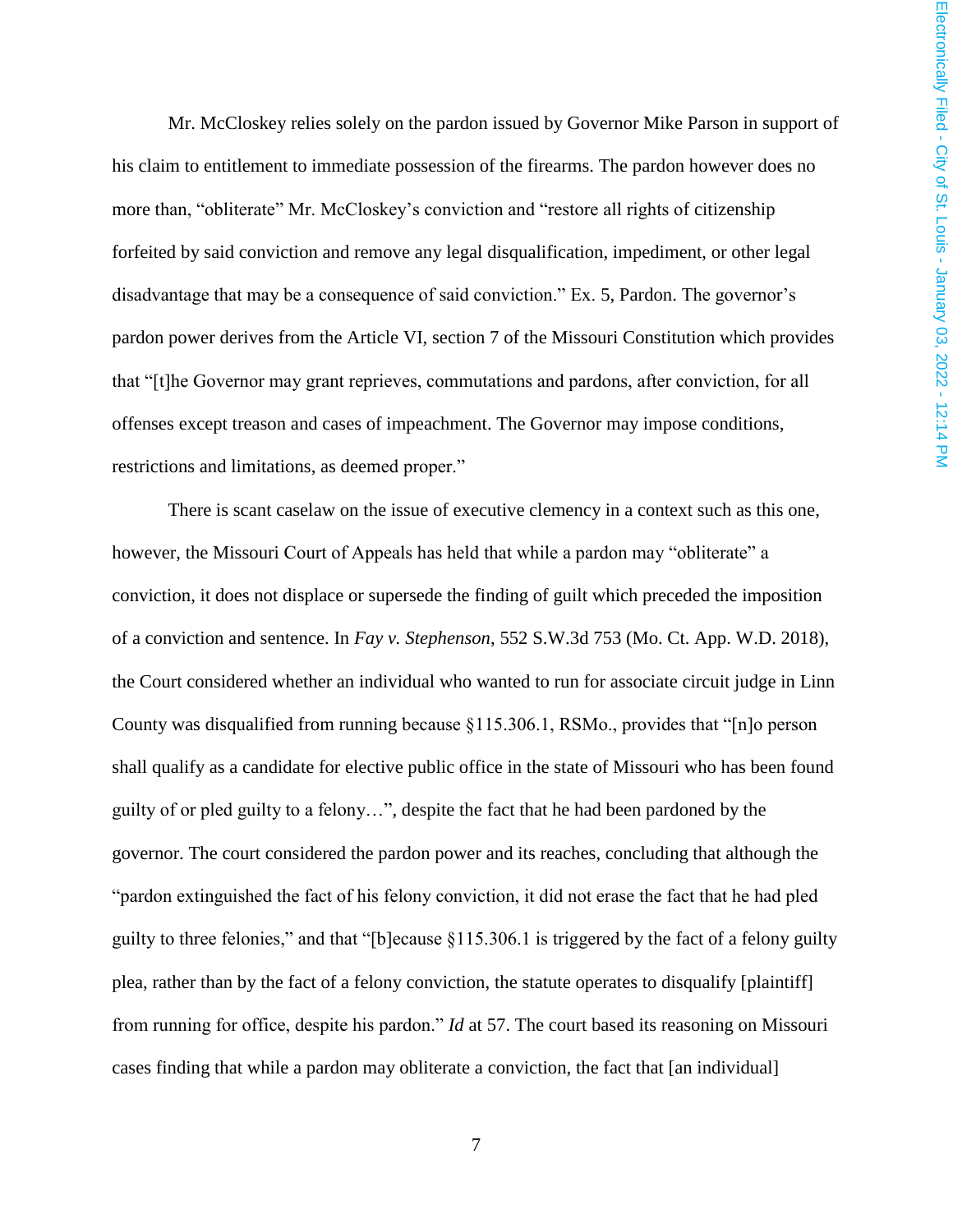pleaded guilty is not negated." *Id.* at 759 (citing *Hill v. Boyer*, 480 S.W.3d 311 (Mo. banc 2016)); see also *Guastello v. Dep't of Liquor Control*, 536 S.W.2d 21 (Mo. banc

1976)(discussing complexity of views regarding the effect of a pardon on conviction and guilt). The court also observed that *Stallworth v. Sheriff of Jackson County*, 491 S.W.3d 657 (Mo. Ct. App. W.D. 2016), held that an individual who was pardoned for an earlier felony was still disqualified from obtaining a conceal-carry permit, because "while the applicant pardon obliterated the fact of his conviction," his guilt---evidence by his guilty pleas—remained. *Id* at 660. And "because the guilty plea is a separate disqualifier that is not obliterated by the pardon…" the individual is barred from receiving the conceal-carry permit." *Id*. The court rejected the argument that "a gubernatorial pardon has the effect of eliminating any automatic disqualifications flowing from the commission of a pardoned offense…" Ultimately, the court determined that there is a distinction between consequences flowing from the fact of a conviction and consequences flowing from the fact of a guilty plea. *Fay*, 552 S.W.3d 761. In this case, the forfeiture order regarding the firearms was a consequence of the fact of Mr. McCloskey's guilty plea. For this reason, Mr. McCloskey is unable to show that the gubernatorial pardon he received somehow entitles him to take immediate possession of the forfeited firearms.

There is additional support for this position in a line of Supreme Court cases including *Knote v. United States*, 95 U.S. 149 (1877). As noted by Mr. McCloskey in some of his papers, this is an historical case considering the question of whether a presidential pardon restores rights to property forfeited in the course of proceedings charging treason and rebellion during the Civil War. The case's somewhat remote and historical circumstances do not detract from the clear principle it enunciates: a pardon does not entitle a property owner to recompense or return of property lawfully seized by the government pursuant to its police power. The Court expounded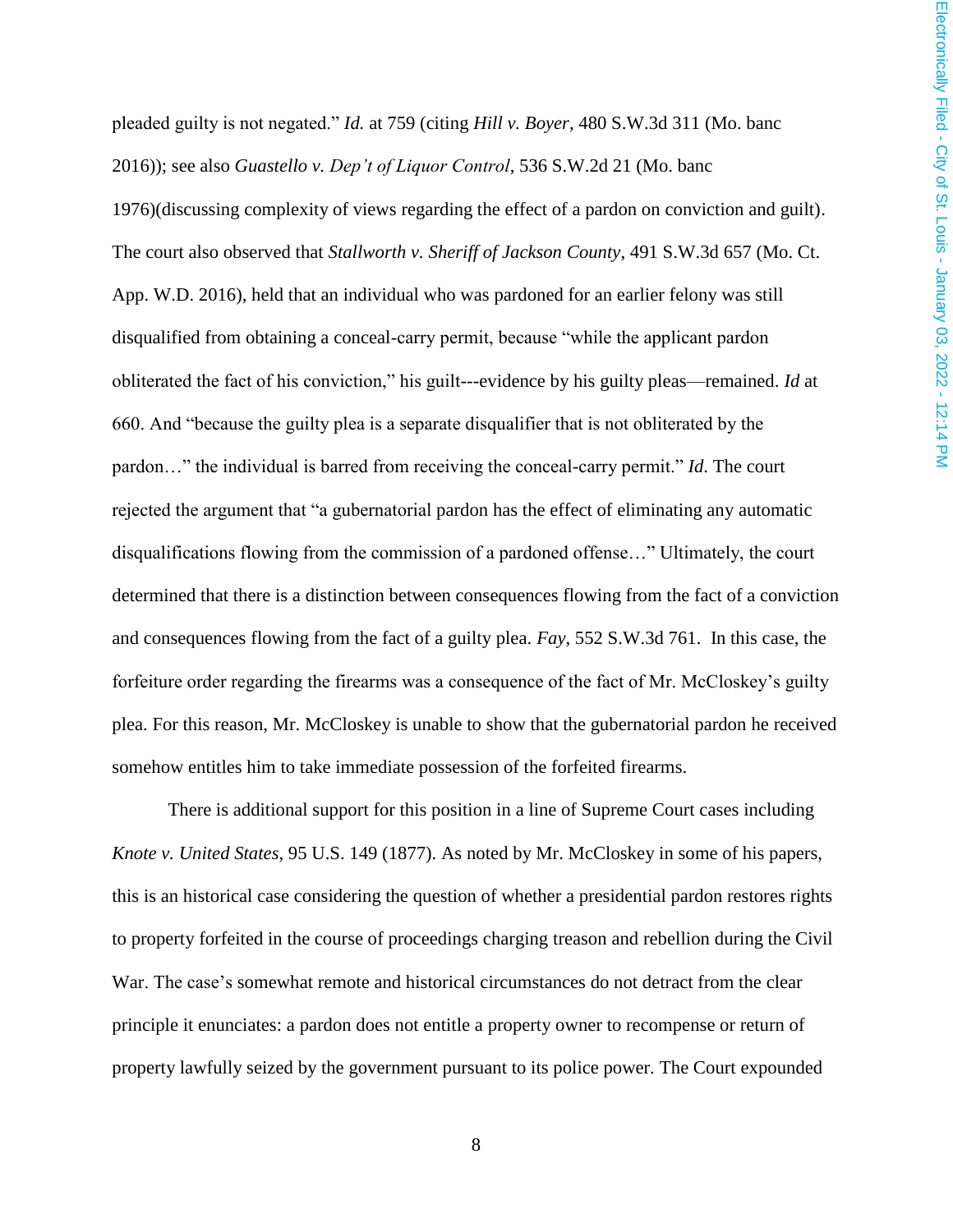upon the presidential pardon power and its limits which can certainly be considered and applied in this case:

A pardon is an act of grace by which an offender is released from the consequences of his offence, so far as such release is practicable and within control of the pardoning power, or of officers under its direction. It releases the offender from all disabilities imposed by the offence, and restores to him all his civil rights. In contemplation of law, it so far blots out the offence, that afterwards it cannot be imputed to him to prevent the assertion of his legal rights. It gives to him a new credit and capacity, and rehabilitates him to that extent in his former position. But it does not make amends for the past. It affords no relief for what has been suffered by the offender in his person by imprisonment, forced labor, or otherwise; it does not give compensation for what has been done or suffered, nor does it impose upon the government any obligation to give it. *Knote*, 95 U.S. at 153-54.

The question was repeatedly considered by the Court in the same context and the

holdings remained consistent. In *Illinois v. Bosworth*, U.S. 92, 103 (1890), the Court again held

that a pardon does not "restore offices forfeited, or property or interest vested in others in

consequences of the conviction in judgment."

Defendants' position is further supported by guidance from the United States Department

of Justice on the issue of pardons as distinct from the vacation or reversal of a conviction, or an

expungement. DOJ guidance provides the following:

A pardon is an expression of the President's forgiveness and ordinarily is granted in recognition of the applicant's acceptance of responsibility for the crime and established good conduct for a significant period of time after conviction or completion of sentence. It does not signify innocence. It does, however, remove civil disabilities –e.g., restrictions on the right to vote, hold state or local office, or sit on a jury—imposed because of the stigma arising from the conviction.

Department of Justice*, Office of the Pardon Attorney, Frequently Asked Questions*, available at: [https://www.justice.gov/pardon/frequently-asked-questions.](https://www.justice.gov/pardon/frequently-asked-questions)

Guidance also provides a pardon does not "erase" convictions the way expungements do.

Instead, a pardon "will facilitate removal of legal disabilities imposed because of the

conviction…," and "may be helpful in obtaining licenses, bonding, or employment." *Id*. Missouri

Department of Corrections has published similar guidance, providing that the full pardon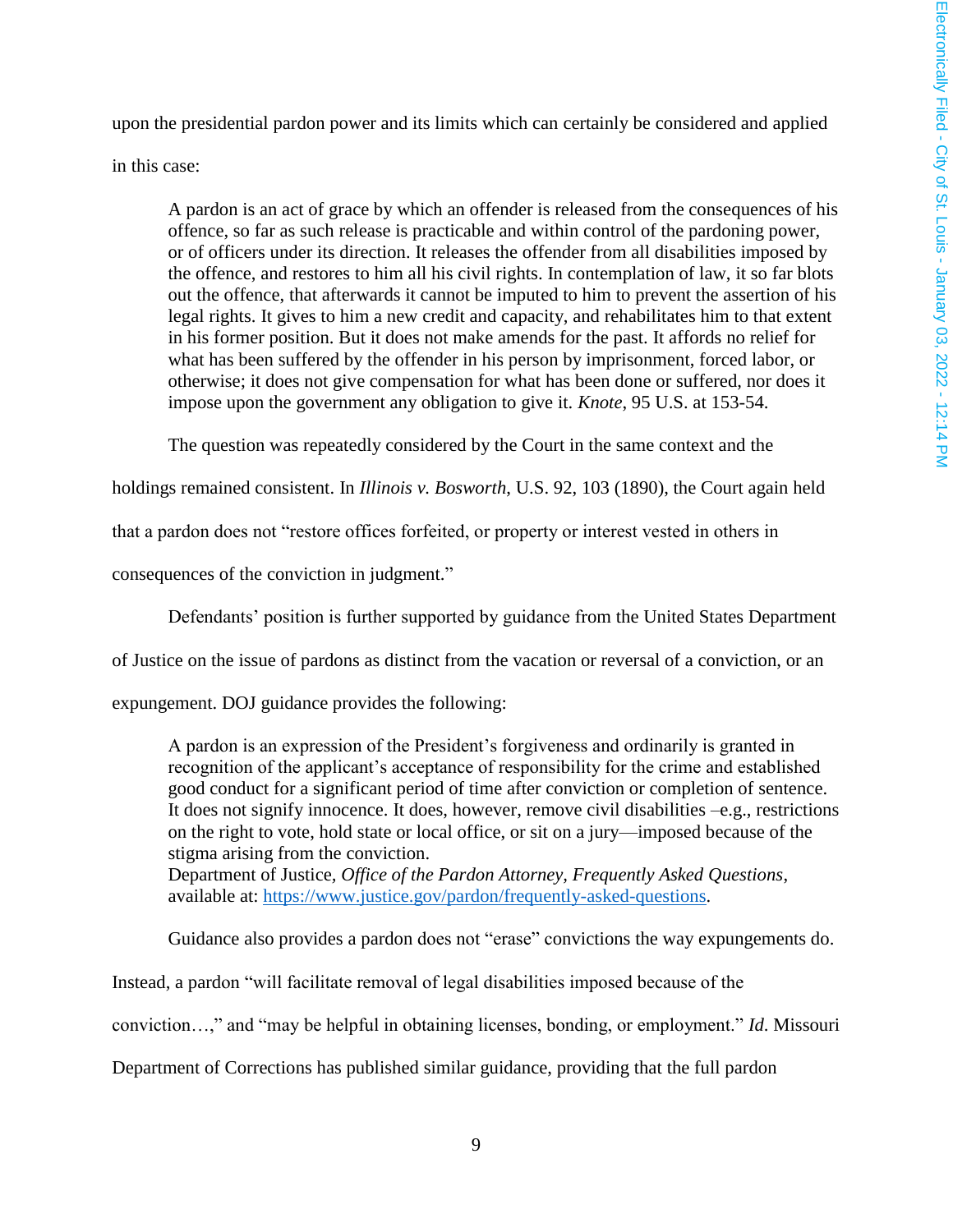"restores all rights of citizenship and removes any disqualification or punitive collateral consequence stemming from the conviction." State of Missouri-Executive Clemency Process Fact Sheet, available at:

[https://doc.mo.gov/sites/doc/files/media/pdf/2020/01/Executive\\_Clemency\\_Information\\_Sheet\\_1](https://doc.mo.gov/sites/doc/files/media/pdf/2020/01/Executive_Clemency_Information_Sheet_1-1-20.pdf) [-1-20.pdf.](https://doc.mo.gov/sites/doc/files/media/pdf/2020/01/Executive_Clemency_Information_Sheet_1-1-20.pdf) State guidance also recognizes that the pardon is an act of mercy which removes encumbrances on an individual's rights to obtain a professional license, serve as a juror, vote, and possess a firearm. The administrative guidance demonstrates what is apparent from the cases addressing this somewhat obscure, but significant issue: a pardon does not entitle the recipient to the return of forfeited property, compensation for moneys paid, or reimbursement of costs associated with mounting a defense to criminal prosecution.

Mr. McCloskey's claim that he is entitled to return of the firearms and refund of the fine and court costs fails because the gubernatorial pardon did not restore his right to the forfeited weapons and money paid. The pardon was an "act of grace" that released Mr. McCloskey from the stigma of a conviction and from any future encumbrance on his rights associated therewith. It does not obligate the government and its agencies to "make amends for the past" or provide relief or compensation "for what has been suffered by the offender." *Knote*, 95 U.S. at 153-54. Governor Parson's *ex gratia* act of clemency does not entitle Mr. McCloskey to the return of his forfeited weapons, or money paid in fine or costs.

#### *c. Plaintiff is bound by the terms of his plea agreement.*

Mr. McCloskey knowingly and intelligently entered into plea bargaining and agreement with the State before entering his plea of guilty to the misdemeanor assault charge. See Exabit 1, Transcript. As part of his plea agreement he consented to forfeiture of the weapons involved in the events of July 20, 2020, in front of his home. The stipulation of forfeiture was articulated in a

10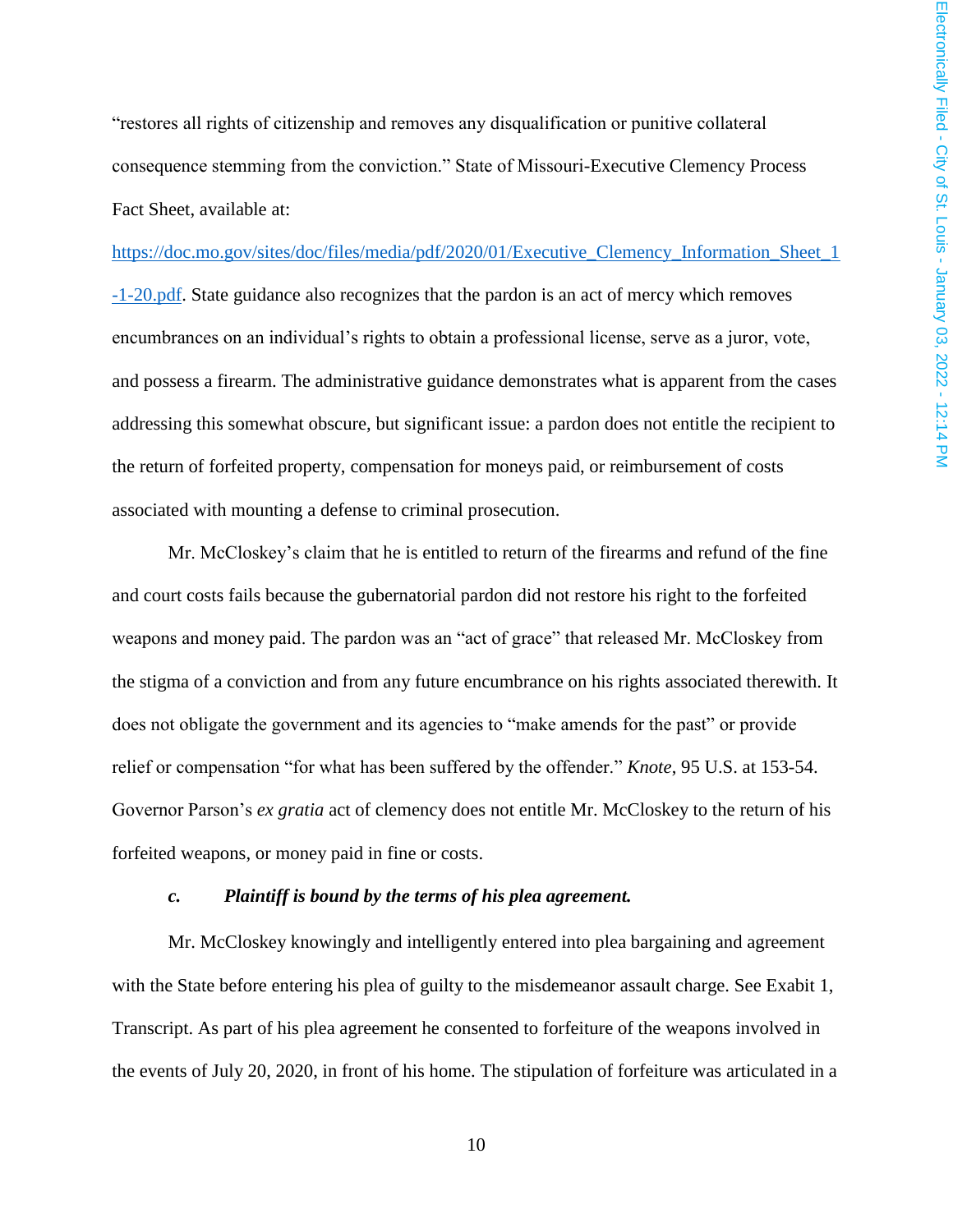memo submitted by his attorney, a motion submitted by the prosecutor, and an order entered by the Judge in both Cause nos. 2022-CR01301-01 and 2022-CR1300-01. The terms of the agreement bind Mr. McCloskey regardless of his gubernatorial pardon.

Plea agreements are contractual in nature and should be interpreted according to general contractual principles. *United States v. Jensen*, 423 F.3d 851, 854 (8th Cir. 2005). By the terms of the plea agreement, Mr. McCloskey agreed to waive ownership interest the weapon used in Case No. 2022-CR01300-01, and agreed to forfeit the weapon used in Case No. 2022-CR01301- 01. See Exhibit 3, Stipulation of Forfeiture, Exhibit 4, Order of Forfeiture. While the enforceability of plea agreements is more often analyzed from the perspective of ensuring the criminal defendant's rights are preserved, the government, too, is entitled to the benefit of its bargain with Mr. McCloskey in the terms of the plea agreement. *See e.g. United States v. Young*, 223 F.3d 905, 911 (8th Cir. 2000); see also *United States v. Norris*, 486 F.3d 1045 (8th Cir. 2007). In *Young*, the Eighth Circuit held that when a criminal defendant breached a term of his plea agreement by absconding before his plea hearing, the government was entitled to withdraw from the plea agreement and use certain statements of the defendant made during plea discussions at subsequent trial. The court's reasoning demonstrates that the government is entitled to the benefit of its bargain with the McCloskeys, independent of the gubernatorial pardon. The prosecutor acted in reliance on Mr. McCloskey's undertaking to forfeit the weapons, and performed all its obligations under the agreement: assenting to the McCloskeys pleas to lesser charges and recommending the agreed upon sentences. Just as Mr. and Mrs. McCloskey were entitled to the benefit of their bargain with the prosecutor because they acted in reliance when they pleaded guilty, the government, too, is entitled to the benefit of its bargain: in this case Mr. McCloskey's agreement to waive rights to the firearms and forfeit possession. Mr.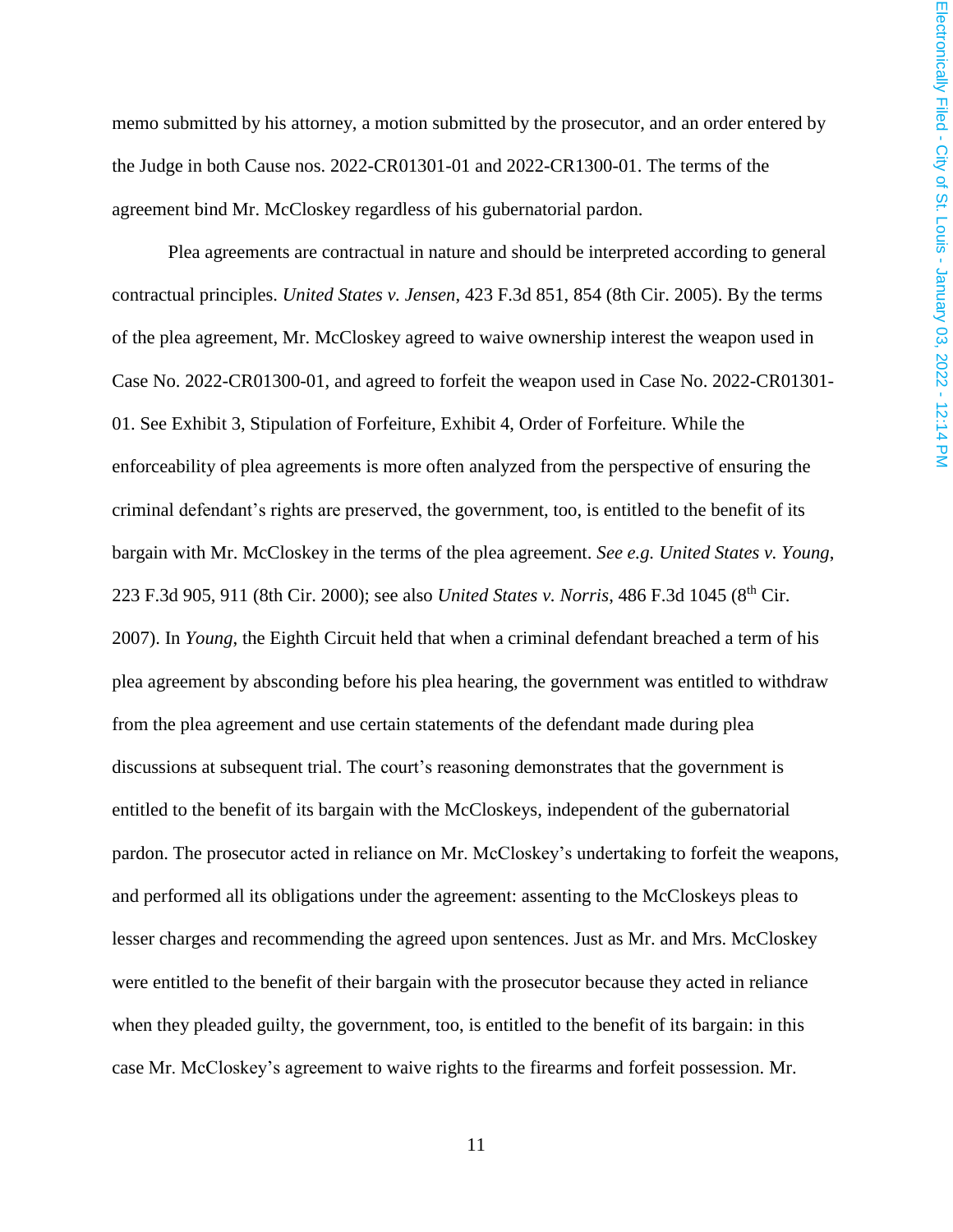McCloskey is not entitled to repudiate his agreement with the special prosecutor by virtue of the pardon issued by Governor Parson.<sup>2</sup> Because there was a lawful and binding agreement between Mr. McCloskey and the State, requiring forfeiture of the weapons, their detainer is not wrongful as a matter of law, and replevin will not lie.

### **CONCLUSION**

Mr. McCloskey's claim for replevin fails as a matter of law. Governor Parson's pardon constitutes an act of mercy, removing any future encumbrances on Mr. McCloskey's civil rights associated with his criminal conviction. Executive clemency, as understood by the Supreme Court, Missouri courts and both state and federal administrative guidance, does not entitle Mr. McCloskey to the return of his firearms, the money he paid as a fine pursuant to his plea agreement with the State, or his court costs. The weapons forfeited as part of his and Mrs. McCloskey's plea agreements were lawfully seized and are lawfully detained by the St. Louis Metropolitan Police Department and the Sheriff. Additionally, the McCloskeys are bound by the terms of the plea agreement which required the forfeiture of the weapons in exchange for the benefits assented to by the prosecutor. For all of these reasons, Mr. McCloskey's Amended

 $\overline{a}$ 

<sup>&</sup>lt;sup>2</sup> The Court might also consider a challenging issue presented: for feiture of the firearms and payment of the fines were basic assumptions of the plea agreement. If this Court finds that the pardon negates the McCloskeys' agreement with the State entitling Mr. McCloskey to repossession and reimbursement, it should also find that the entire agreement is voided because "the government's fundamental purpose in entering into the plea agreement was frustrated by a supervening event ([the issuance of the pardon]), the non-occurrence of which was a basic assumption of the plea agreement." *United States v. Thompson*, 237 F.3d 1258 (10th Cir. 2001). If this is the case, the parties should be "returned as a matter of law to the position they occupied before the plea agreement and are no longer bound by it." *Id*. Accordingly, it is conceivable that the prosecutor might be entitled to reinstate the offense of tampering with evidence which was dropped as part of the plea. *See also United States v. Ervin* 765 F.3d 219 (3d Cir. 2014) (addressing *novel* issue of remedy for criminal defendant's breach of term in plea agreement); *United State v. Bowe, 257 F.3d 336 (4<sup>th</sup> Cir. 2001).* At a minimum, Mr. McCloskey should now be considered estopped from rescinding the agreement with regard to the firearms, fine and costs.